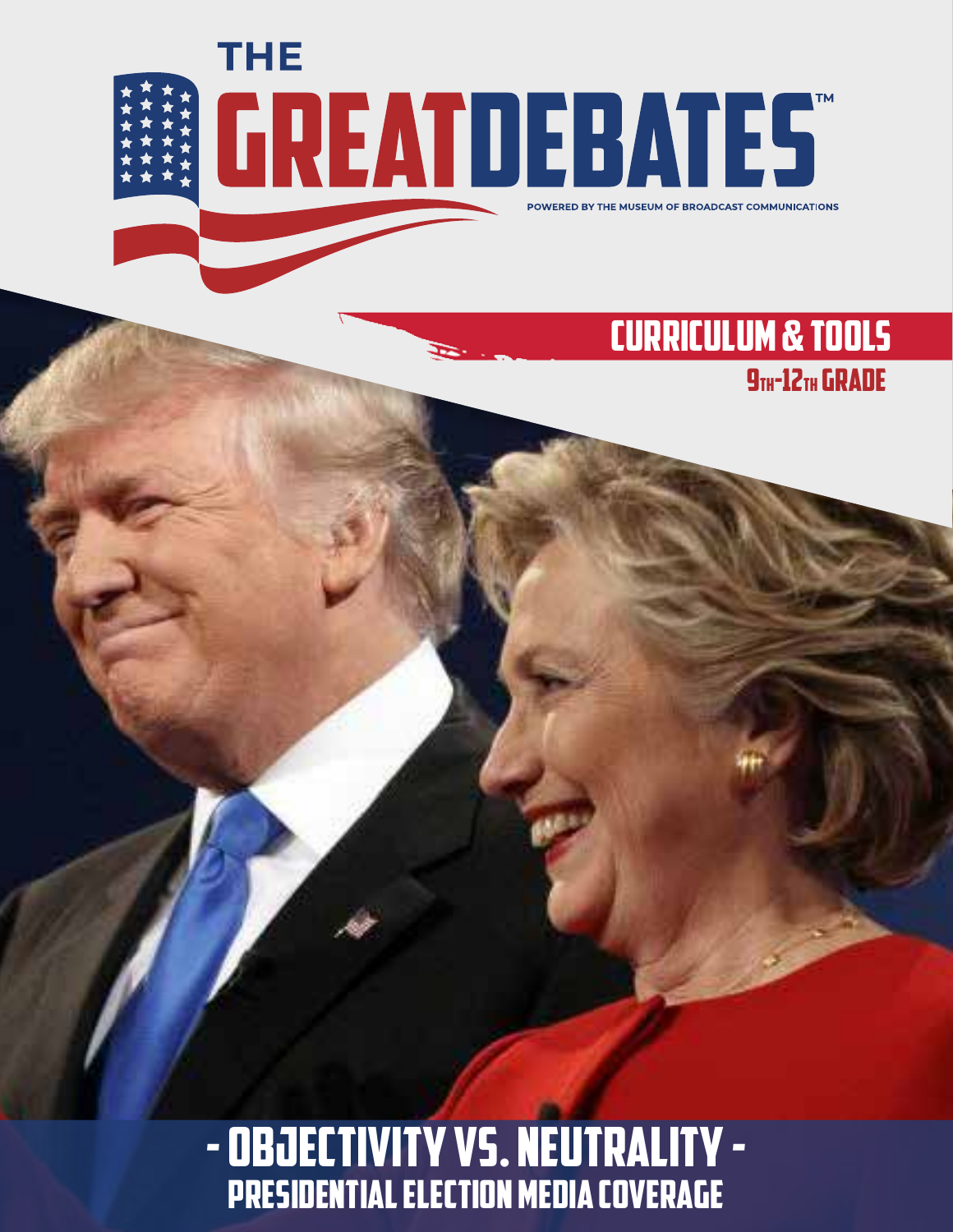

# Presidential Elections and the Neutrality of Media

This high-school lesson plan has been developed to help students improve media literacy by looking at different aspects of how presidential candidates have been covered over time, improving their ability to analyze media messaging and learn how to separate fact from fiction. In this lesson plan, students will learn the difference between "objective" reporting and "neutral" reporting.

- Objective reporters cover candidates without any demonstrated political bias, but they can and do challenge the accuracy of candidates' statements.
- Neutral reporters also are not political biased, but don't fact-check or challenge candidates' statements.

For the assessments, students will review coverage of previous elections to see if and how media coverage has changed over time, and whether it reflects a change in the nature of reporting from objective to neutral to biased reporting. Students will also determine if and when neutral or biased reporting can lead to the spread of false information.

For the assessments, students can use either a current campaign or an historical one. They will be able to review the coverage through the online materials available at the The Great Debate pages from the Museum of Broadcast Communications website. The weekly newsletter, which we plan to make available to teachers who enroll in curriculum support with the museum, will also give teachers and students more tools to evaluate current events in political campaigns.

Students have the option to present their findings in writing, oral reports, or multimedia presentations, depending on interest and access to digital equipment and projections.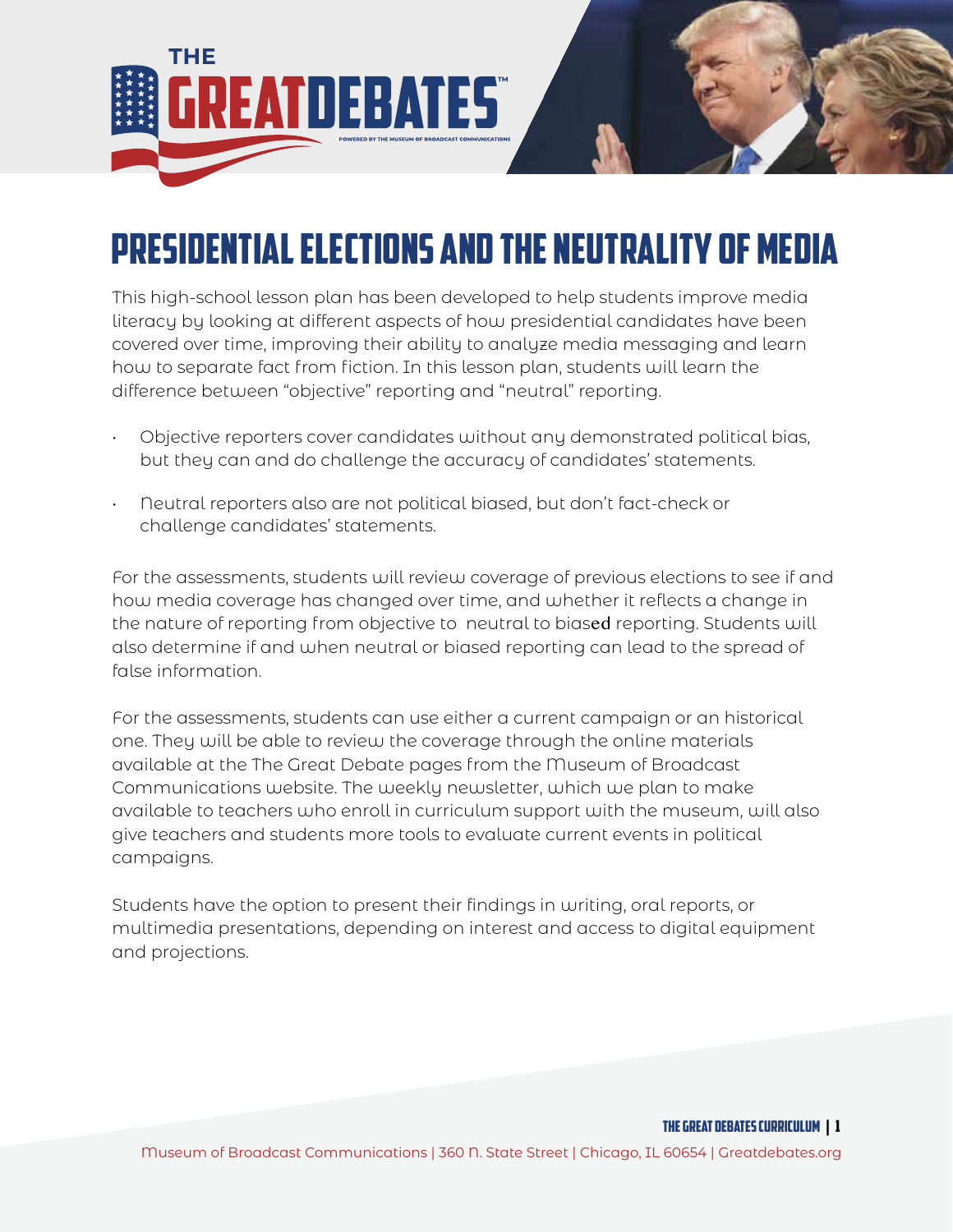# **SUMMARY**

Students will review coverage of three previous elections to see if and how media coverage has changed over time, and whether it reflects a change in objective and neutral reporting and what bias or misinformation is being presented when reporting isn't objective.

# MATERIALS NEEDED

#### **Teacher Student**

- **Computer**
- **Projector**
- Access To website

- Pens/pencils
- Worksheets
- Access To website, student computers or iPads
- Neutrality and Objectivity handouts

# Standards

#### CCSS.ELA-LITERACY.RH.9-10.6

Compare the point of view of two or more authors for how they treat the same or similar topics, including which details they include and emphasize in their respective accounts.

#### CCSS.ELA-LITERACY.RH.9-10.9

Compare and contrast treatments of the same topic in several primary and secondary sources.

#### CCSS.ELA-LITERACY.RH.11-12.7

Integrate and evaluate multiple sources of information presented in diverse formats and media (e.g., visually, quantitatively, as well as in words) in order to address a question or solve a problem.

#### CCSS.ELA-LITERACY.RH.11-12.9

Integrate information from diverse sources, both primary and secondary, into a coherent understanding of an idea or event, noting discrepancies among sources.

#### CCSS.ELA-LITERACY.RI.9-10.6

Determine an author's point of view or purpose in a text and analyze how an author uses rhetoric to advance that point of view or purpose.

#### CCSS.ELA-LITERACY.CCRA.SL.2

Integrate and evaluate information presented in diverse media and formats, including visually, quantitatively and orally.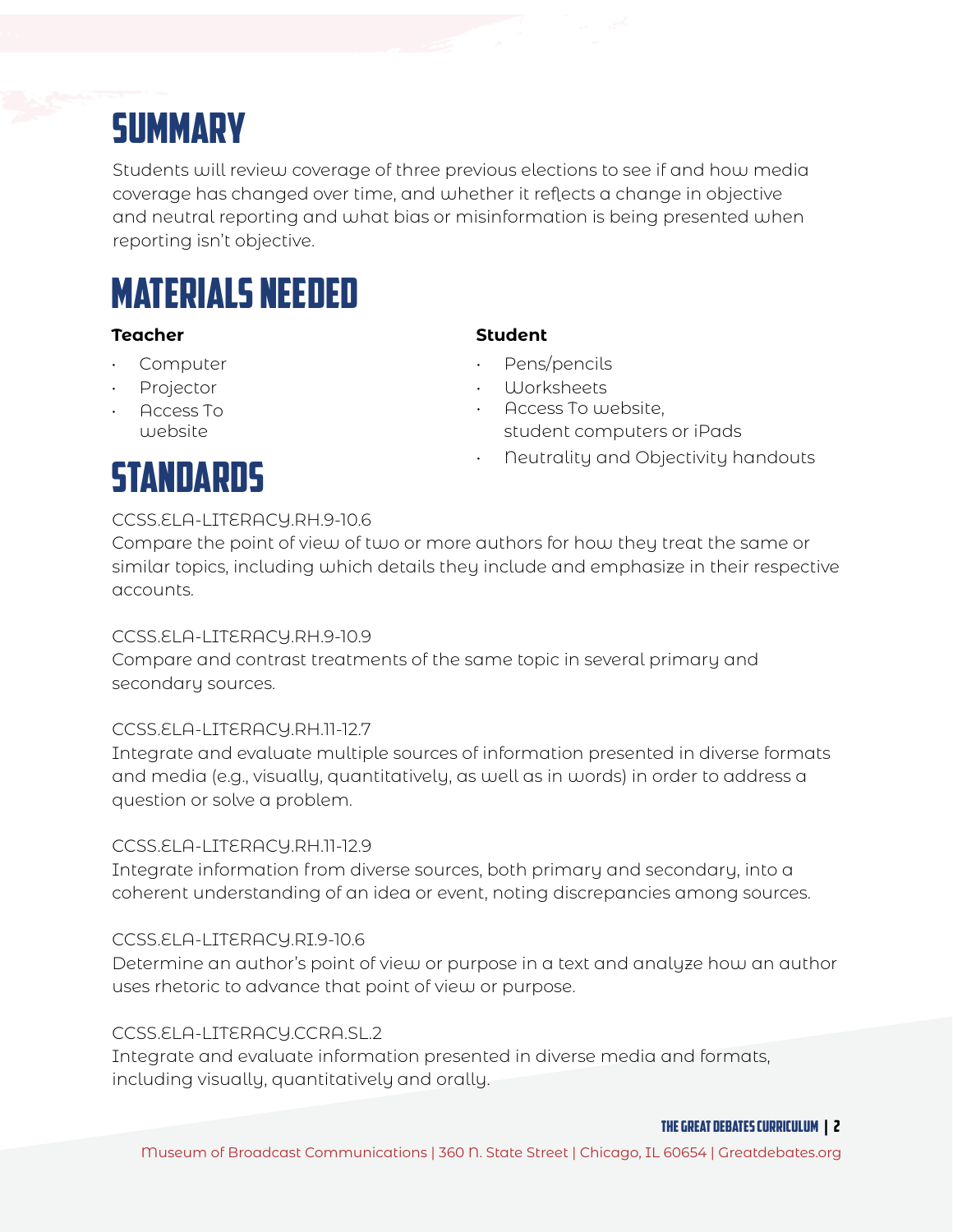# LEARNING OBJECTIVES

- Students learn about and develop skills to discern if media coverage is "objective" or "neutral" reporting and what bias is present in media coverage. This is part of the skill of media literacy and helps them become more informed participants in election coverage.
- Students will be able to contrast a neutral news report from an objective one.
- Students will be able to identify features of a news report that indicates bias in media.
- Students will be able to correctly define objectivity and neutrality given the opportunity to think about it.
- Students will be able to analyze various forms of news coverage, given the definitions of neutral and objective, and draw their own conclusions on the nature of the coverage.

| Teacher                                                                                                                                                                                                                                                                                                  | <b>Student</b>                         | <b>Minutes</b> |
|----------------------------------------------------------------------------------------------------------------------------------------------------------------------------------------------------------------------------------------------------------------------------------------------------------|----------------------------------------|----------------|
| <b>Day 1: Teacher provides</b><br>outline of the project and sets<br>up the framework of what it<br>means for news media to be<br>objective, neutral or biased.<br>Ask students what they think<br>objective reporting means,<br>take several answers.<br>Write your class's definition<br>on the board. | Students listening, offering<br>input. | 5 Minutes      |
| Next, ask the students what<br>they think neutral reporting<br>means. Write your class's<br>answers on the board.                                                                                                                                                                                        | Students offering input.               | 3 Minutes      |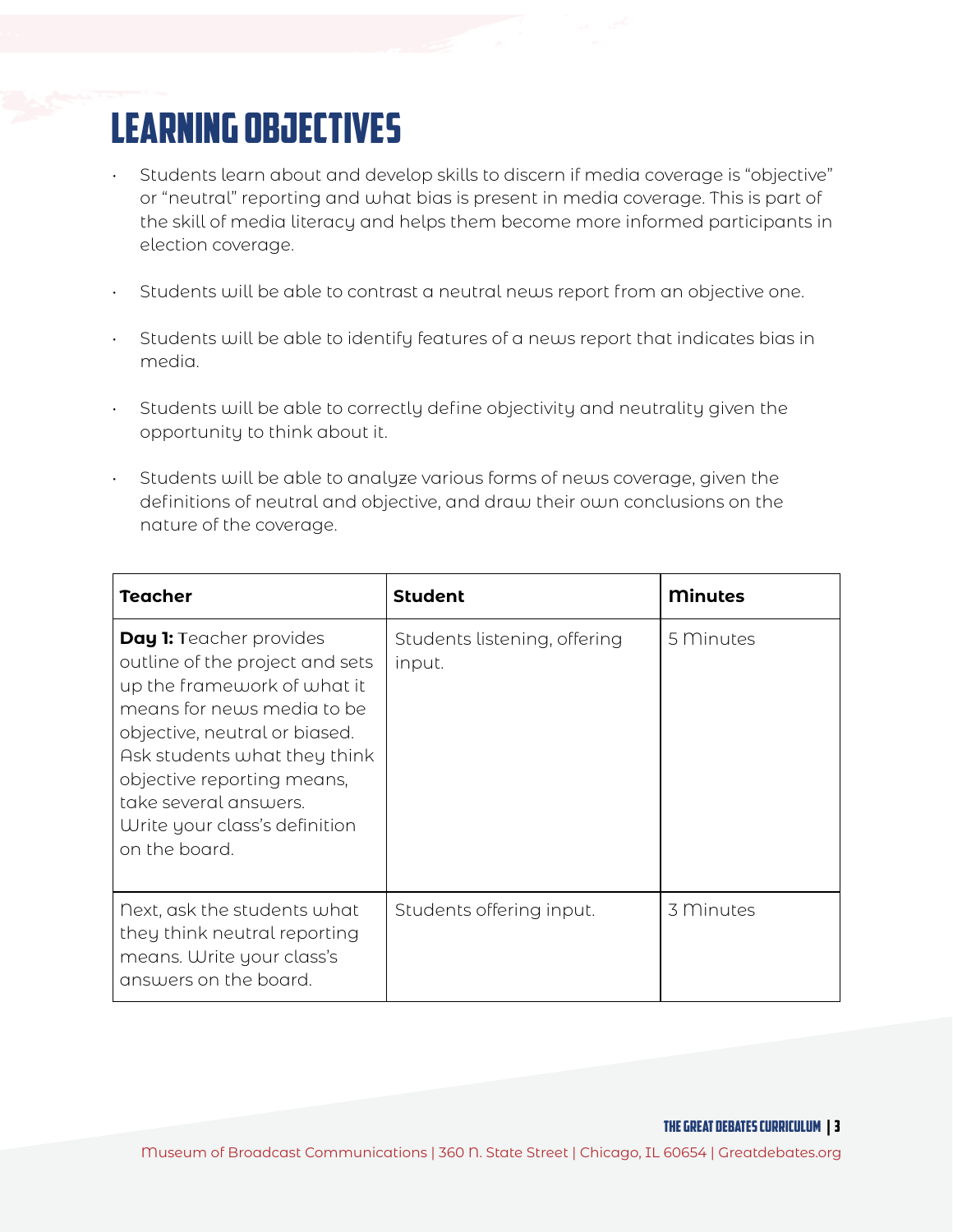| <b>Teacher</b>                                                                                                                                                                                                                               | <b>Student</b>                                                                             | <b>Minutes</b> |
|----------------------------------------------------------------------------------------------------------------------------------------------------------------------------------------------------------------------------------------------|--------------------------------------------------------------------------------------------|----------------|
| Share the worksheet titled<br>"Media Bias, Objectivity, and<br>neutrality." Then play clips of<br>CNN, MSNBC, and Fox News<br>coverage of the Trump vs.<br>Clinton debate.                                                                   | Students listening.                                                                        | 10 Minutes     |
| Have students fill out the top<br>section of their worksheets,<br>then have them share with a<br>partner their conclusions<br>about the debates based<br>solely on the news<br>coverage.                                                     | Students fill out worksheet.<br>Then students complete the<br>Think Pair Share.            | 5 Minutes      |
| Play footage from the first<br>presidential debate, then have<br>students fill out the second<br>section of the worksheet and<br>complete the Think Pair<br>Share.                                                                           | Students fill out worksheet.<br>Then students share<br>conclusions with their<br>neighbor. | 15 Minutes     |
| Bring the class together<br>for a quick discussion on<br>whether students think the<br>news clips they watched<br>before watching the debate<br>presented the same story.<br>Was there a slant to stories? If<br>so, which side was favored? | Students sharing ideas.                                                                    | 15 Minutes     |
| Presents the summary of the<br>definitions of "objective" and<br>"neutral" to the class. Pass out<br>the handout on "Neutral vs.<br>Objective."                                                                                              | Students listening, and<br>reviewing handouts.                                             | 10 Minutes     |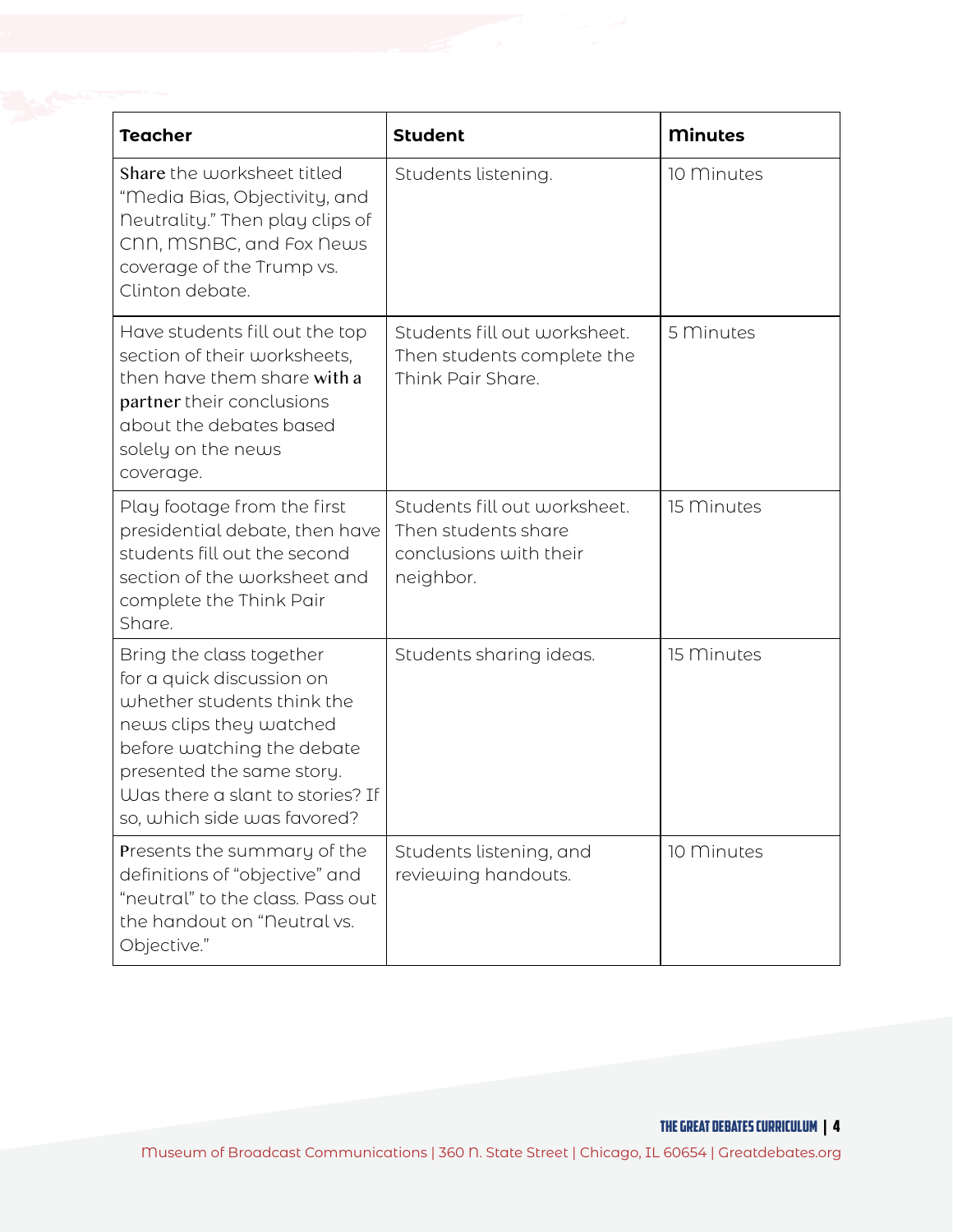| <b>Teacher</b>                                                                                                                                                                                                                                                                                                                                                                                                                                   | <b>Student</b>                                                                                    | <b>Minutes</b>                          |
|--------------------------------------------------------------------------------------------------------------------------------------------------------------------------------------------------------------------------------------------------------------------------------------------------------------------------------------------------------------------------------------------------------------------------------------------------|---------------------------------------------------------------------------------------------------|-----------------------------------------|
| Once again, show press clips<br>from CNN, MSNBC and Fox<br>News to the class. Instruct<br>them to use their handouts on<br>neutrality and objectivity to<br>complete the third section of<br>the worksheet and complete<br>the Think Pair Share.                                                                                                                                                                                                 | Students listening, watching,<br>completing worksheets and<br>completing the Think Pair<br>Share. | 15 Minutes                              |
| Give out assignment<br>worksheet. Have students<br>pick a current campaign<br>and three broadcast news<br>sources. Explain to<br>students how to use The<br>Great Debates website for<br>historical evaluation and<br>how to use media for<br>current coverage.                                                                                                                                                                                  | Students listening.<br>Take note of the homework<br>assignment.                                   | 5 Minutes                               |
| Homework: Students work<br>alone or in teams to review<br>news coverage of election<br>content, from different<br>sources and answer<br>the worksheet questions.                                                                                                                                                                                                                                                                                 | Students complete the<br>homework overnight.                                                      |                                         |
| <b>Day 2:</b> Discuss findings as<br>a class and ask students to<br>explain where they found<br>bias or neutral coverage<br>that left untrue statements<br>unchallenged. Final part<br>of the discussion is about<br>whether students think<br>the news media have<br>an obligation to correct<br>misstatements.<br>Is the same true on social<br>media? Use example in<br>resources: Twitter adding<br>fact checking to<br>presidential tweets. | Students discuss.                                                                                 | 45 Minutes                              |
|                                                                                                                                                                                                                                                                                                                                                                                                                                                  |                                                                                                   | <b>THE GREAT DEBATES CURRICULUM   5</b> |

Museum of Broadcast Communications | 360 N. State Street | Chicago, IL 60654 | Greatdebates.org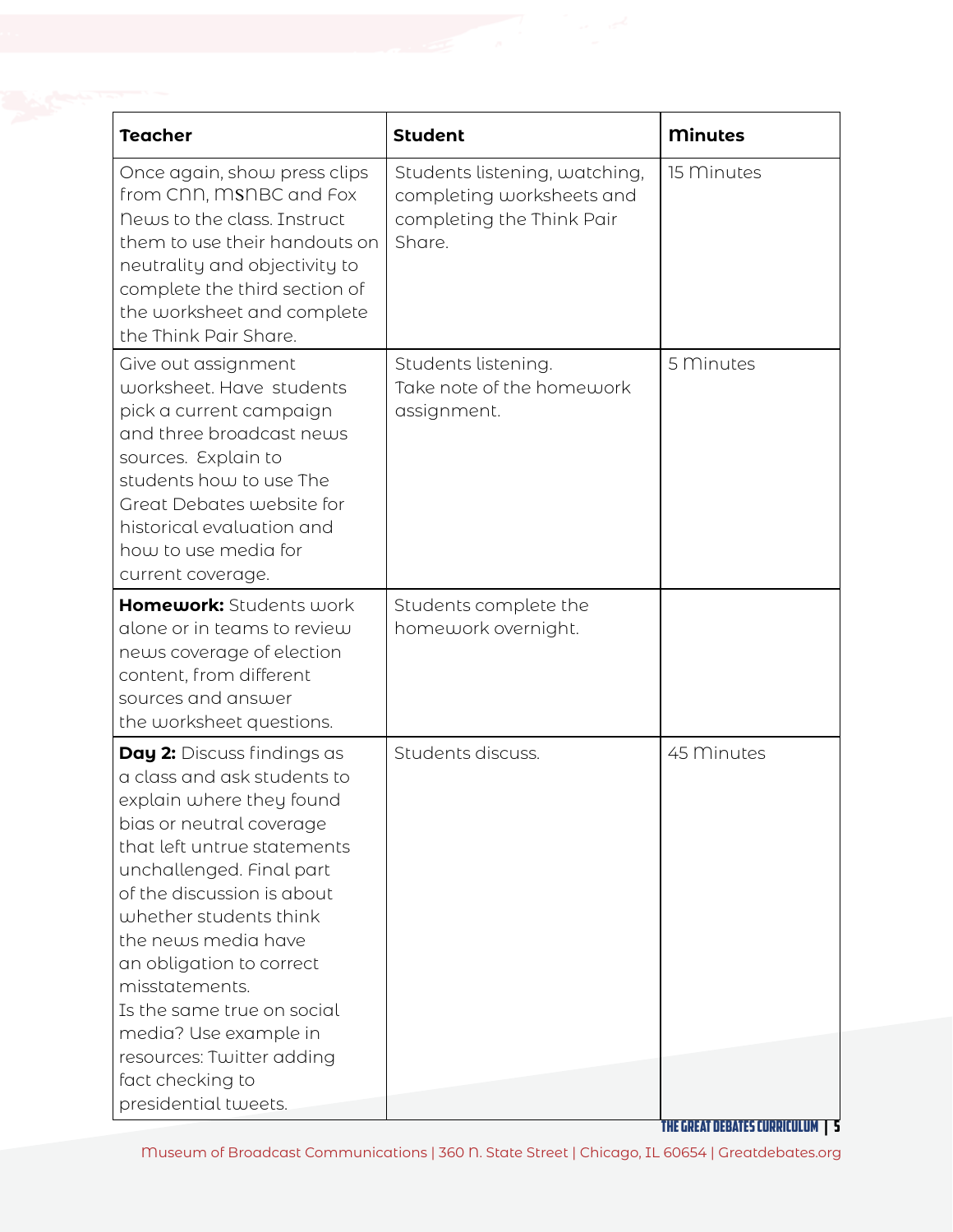# **ASSESSMENTS**

| <b>Optional reflection paper</b><br>and taking it to the next<br>level. | Students will write a 2-3 page paper following the<br>classroom discussion on their belief about the role of<br>news media in presenting objectively on candidate's<br>statements. Students can also use the Ad Fontes<br>Media Bias Chart. The nonpartisan, nonprofit that<br>analyzes news outlets and bias. (The name is Latin<br>for "to the source," which is the organization's<br>mission — it looks to the media's sources to analyze<br>bias.) Did the class discussion of bias match<br>the chart's characterization? |
|-------------------------------------------------------------------------|---------------------------------------------------------------------------------------------------------------------------------------------------------------------------------------------------------------------------------------------------------------------------------------------------------------------------------------------------------------------------------------------------------------------------------------------------------------------------------------------------------------------------------|
| <b>Worksheet</b>                                                        | The students will choose their own campaign on<br>which to review news coverage. Students will fill<br>out the homework worksheet (attached) and the<br>teacher will grade it based on understanding of<br>neutrality and objectivity.                                                                                                                                                                                                                                                                                          |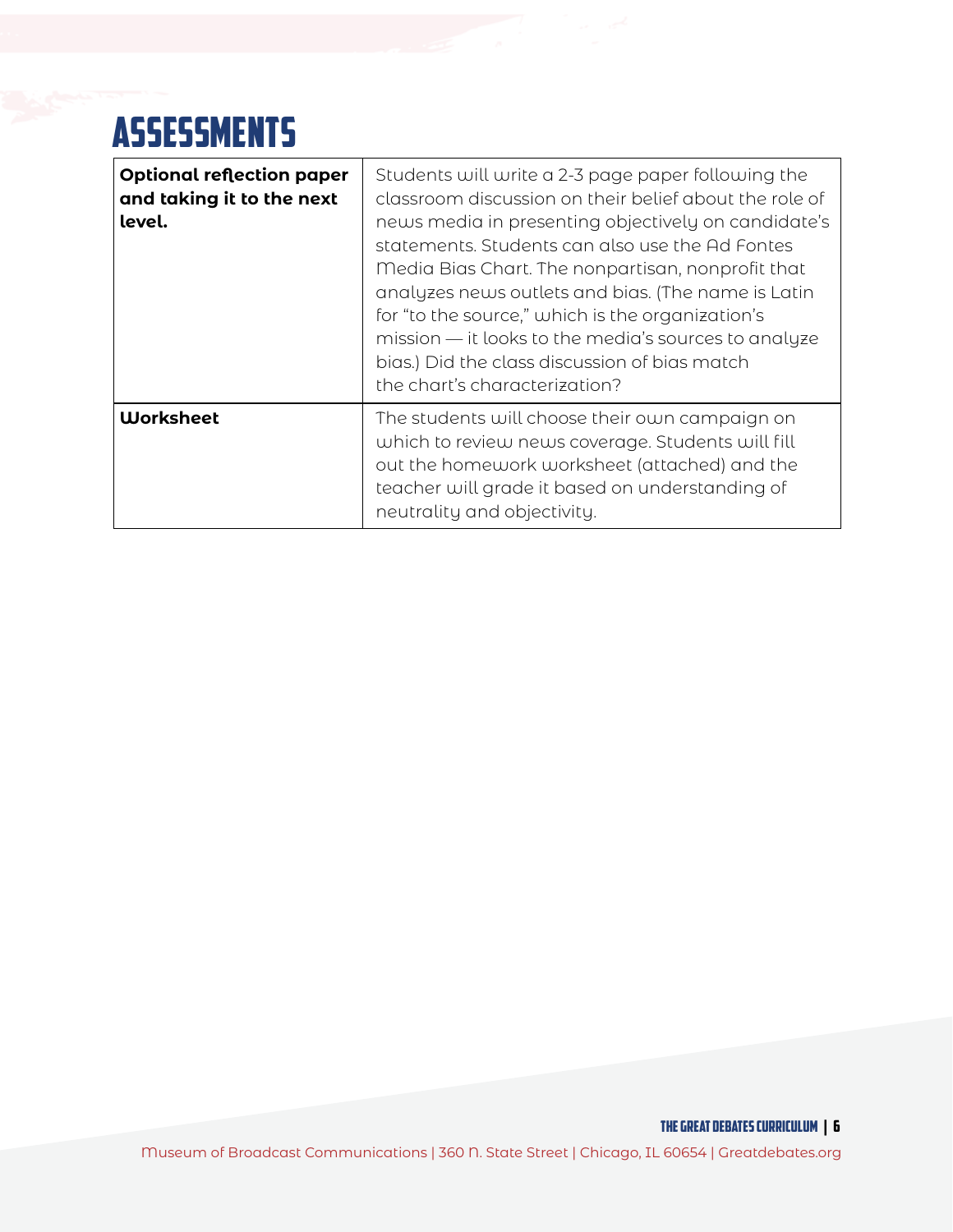# Adaptations or Accommodations needed

| <b>Learners</b>            | <b>Adaptations/Accommodations</b>                                                                                                                                                                                                                                                 |  |
|----------------------------|-----------------------------------------------------------------------------------------------------------------------------------------------------------------------------------------------------------------------------------------------------------------------------------|--|
| <b>Highly Proficient</b>   | Students will be able to identify examples of left-<br>leaning and right-leaning coverage and examples<br>of misstatements that go unchallenged. They will<br>also have identified objective coverage and be<br>able to indicate how they know the coverage was<br>more accurate. |  |
|                            | Highly proficient students will have the<br>opportunity to complete the extra credit to display<br>higher level thinking.                                                                                                                                                         |  |
| ELL                        | Students will be able to identify examples of<br>neutral coverage and examples of misstatements<br>that go unchallenged and how they know those<br>statements were untrue.                                                                                                        |  |
|                            | Students have the option of working in partners<br>for help.                                                                                                                                                                                                                      |  |
| <b>Struggling Learners</b> | Students will be able to identify how media<br>coverage seems slanted to one viewpoint or<br>another and may be able to identify where the<br>statements were untrue that candidates made.                                                                                        |  |
|                            | Students have the option of working in partners<br>for help.                                                                                                                                                                                                                      |  |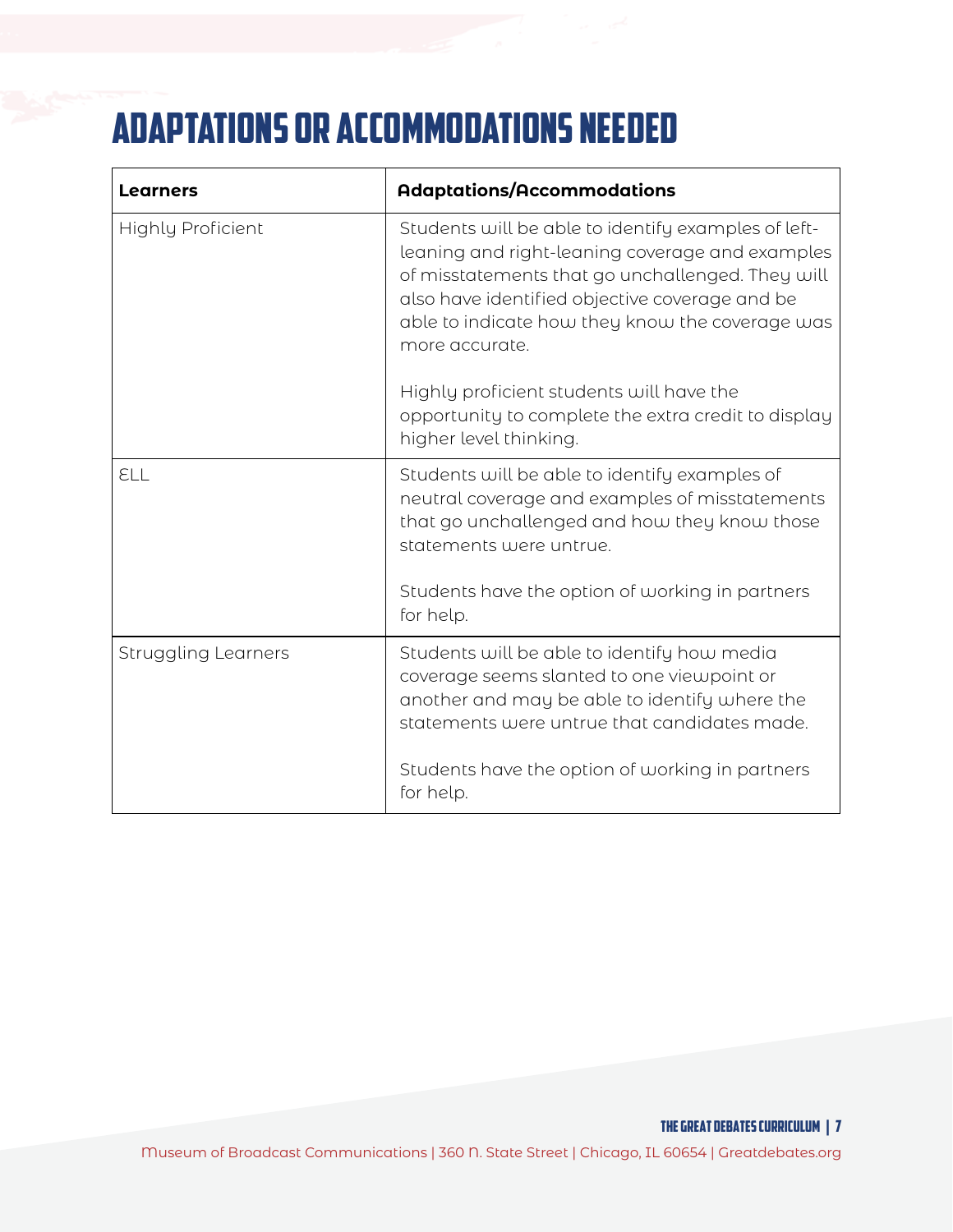

#### **MSNBC, CNN and FOX clips**

Please use The **<GreatDebates.org>** as a reference for coverage clips and the full debate.

**[Twitter adds fact checking to Presidential tweets](https://www.businessinsider.com/twitters-first-fact-check-on-trumps-voting-tweets-was-misleading-2020-5)** — story outlines Twitter's first move to fact-check President Trump's tweets. But the fact-checking is not quite accurate either.

**[News Literacy](https://youtu.be/q-Y-z6HmRgI)** — TEDTalk on what it means to be news literate.

#### **Additional websites:**

**Ad Font**e**[s Media](https://www.adfontesmedia.com/)** — nonprofit and nonpolitical site which rates media bias.

**[AllSides](https://www.allsides.com/topics/facts-and-fact-checking?search=facts%20and%20fact%20checking#gsc.tab=0&gsc.q=facts%20and%20fact%20checking&gsc.page=1)** While not a fact-checking site, AllSides curates stories from right-, center- and left-leaning media so that readers can easily compare how bias influences reporting on each topic.

**[Fact Check](https://www.factcheck.org/)** This nonpartisan, nonprofit project of the Annenberg Public Policy Center of the University of Pennsylvania monitors the factual accuracy of what is said by U.S. political players, including politicians, TV ads, debates, interviews and news releases.

#### **Examples of right and left leaning fact checking for students to compare:**

**[Media Matters](https://www.mediamatters.org/)** A nonprofit and self-described liberal-leaning research center monitors and corrects what it says is conservative misinformation in the media.

**[NewsBusters](https://www.newsbusters.org/)** A project of the conservative Media Research Center with a rightleaning slant, NewsBusters is focused on "documenting, exposing and neutralizing liberal media bias."

#### **Classroom game**

**[Factitious.](http://ww6.factitiousgame.com/)** A game from American University, evaluating news credibility.

#### **Deep Dive — ebook**

**[Web Literacy for Student Fact Checkers](https://webliteracy.pressbooks.com/front-matter/web-strategies-for-student-fact-checkers/)** by Mike Caulfield outlines his "Four Moves" to check accuracy of stories as part of the Washington State University & Digital Polarization Initiative of the American Democracy Project.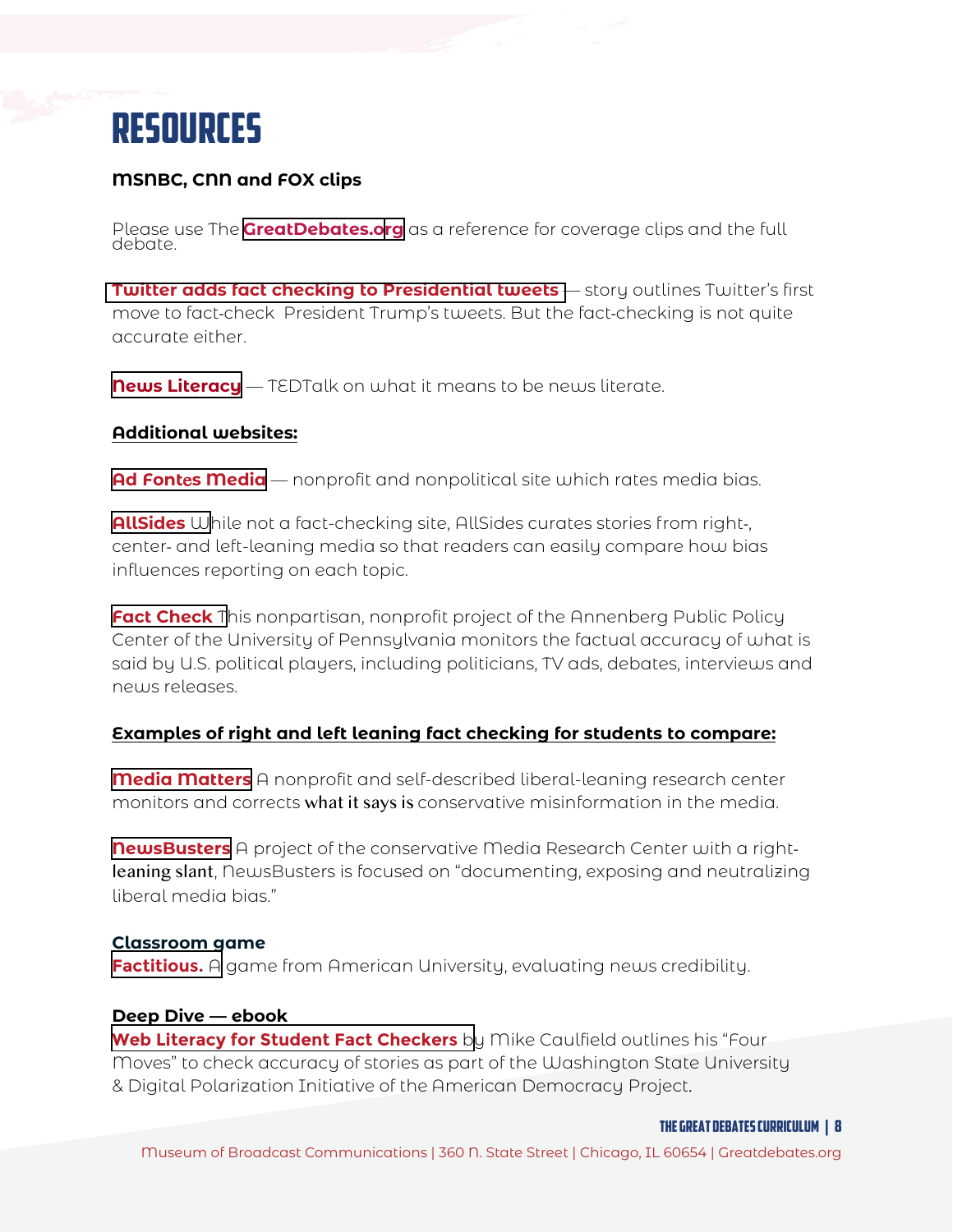### The Great Debates **NEUTRALITY VS. OBJECTIVITY** HOMEWORK

**Name: Class Period:**

### **MEDIA NEUTRALITY AND OBJECTIVITY**

**ALLOW TIME IN BETWEEN THESE 3 SECTIONS TO ABSORB AND THINK ABOUT WHAT YOU'VE WATCHED BEFORE ANSWERING THE QUESTIONS.**

**Section 1**

#### **WATCH THE NEWS COVERAGE YOU'VE SELECTED ON YOUR CHOSEN CANDIDATE. THEN ANSWER THE QUESTIONS.**

**1. How would you evaluate your candidate's performance based on the news coverage?**

**2. Record any examples of bias in the news coverage below.**

**3. Was the news coverage neutral? Was it objective?**

**4. Briefly explain your answer to number 3.**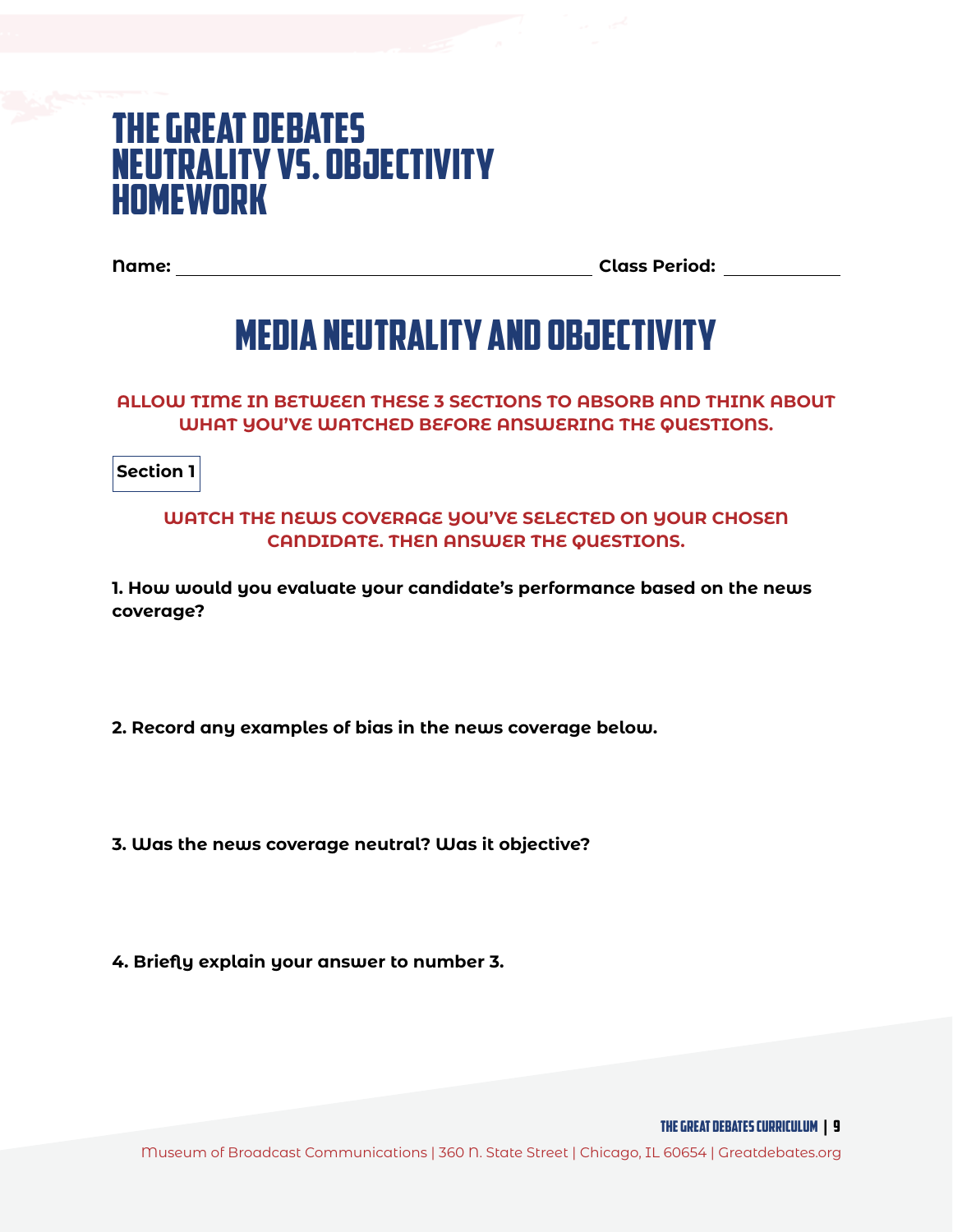**Section 2**

#### **NEXT, WATCH COVERAGE OF YOUR CANDIDATE IN A DEBATE. THEN ANSWER THE QUESTION.**

**1. Was the news coverage you watched on your candidate fair? Explain your answer.**

**Section 3**

#### **NOW, REWATCH NEWS COVERAGE OF YOUR CANDIDATE. THEN ANSWER THE QUESTIONS.**

**1. Give one example of objective news coverage you observed. (Did the newscasters present the facts correctly, using non biased terms?)**

**2. Give one example of neutral news coverage you observed. (Did the newscasters leave untruths without questioning?)**

**3. Give one example of biased news coverage you observed. (Did the newscasters try to convince the viewers of one viewpoint?)**

#### **OPTIONAL ASSIGNMENT FOR EXTRA CREDIT.**

**Write a 2-3 page paper describing what you believe the role of news media should be in covering candidates' debate performances. Should they remain objective? Should neutrality be the goal? Explain your answer.**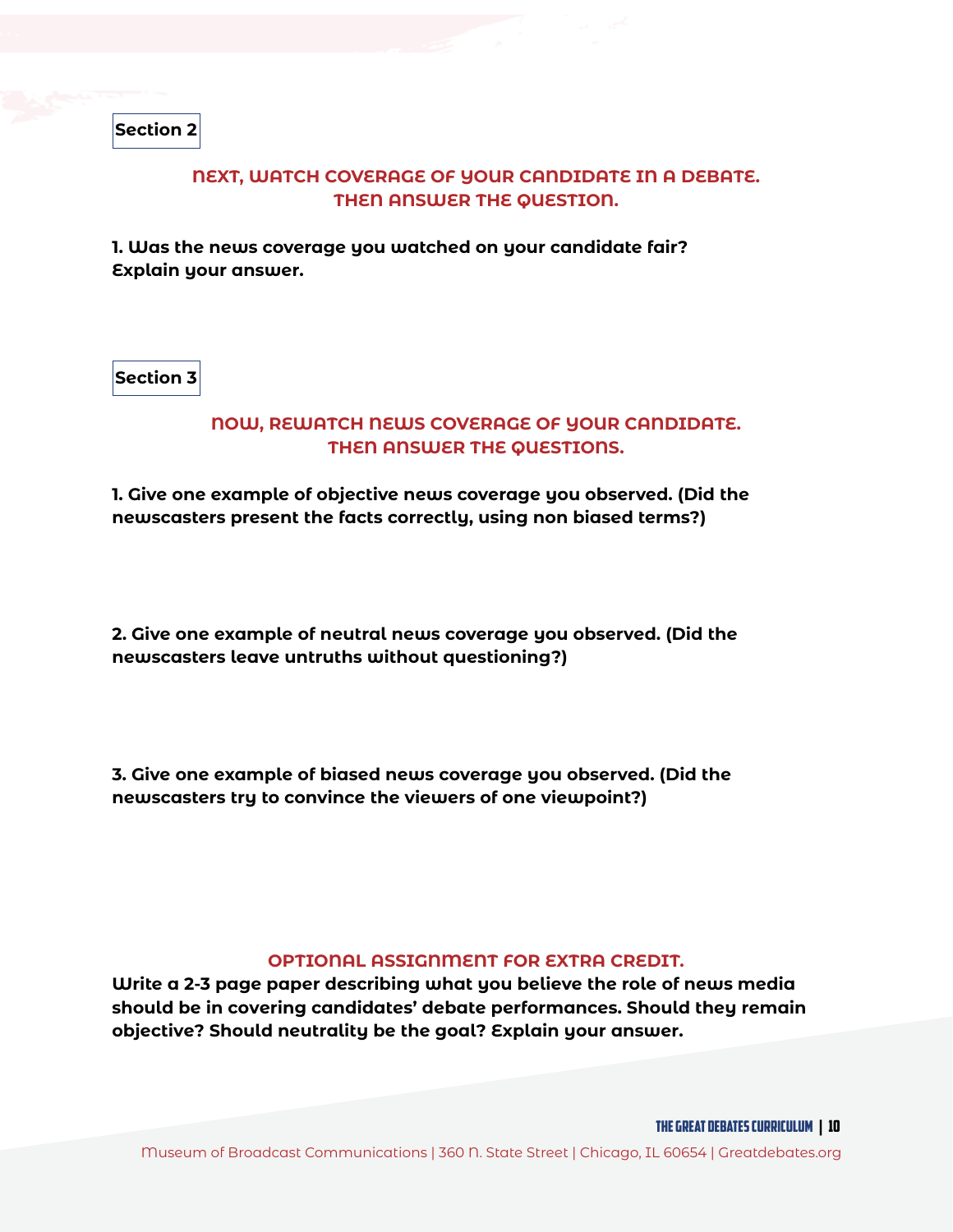### The Great Debates **NEUTRALITY VS. OBJECTIVITY** HANDOUT

### **DEFINITIONS**

#### **Neutral:**

**adjective**

- 1. **Not aligned with or supporting any side or position in a controversy: The arbitrator was absolutely neutral.**
- 2. **Of or belonging to a neutral state or party: neutral territory.**
- 3. **Of no particular kind, characteristics, etc.; indefinite: a neutral personality that made no impression what**so**ever**.

### **Objective:**

**adjective**

**1. Not influenced by personal feelings, interpretations, or prejudice; based on facts; unbiased: An objective opinion.**

**Source: dictionary.com**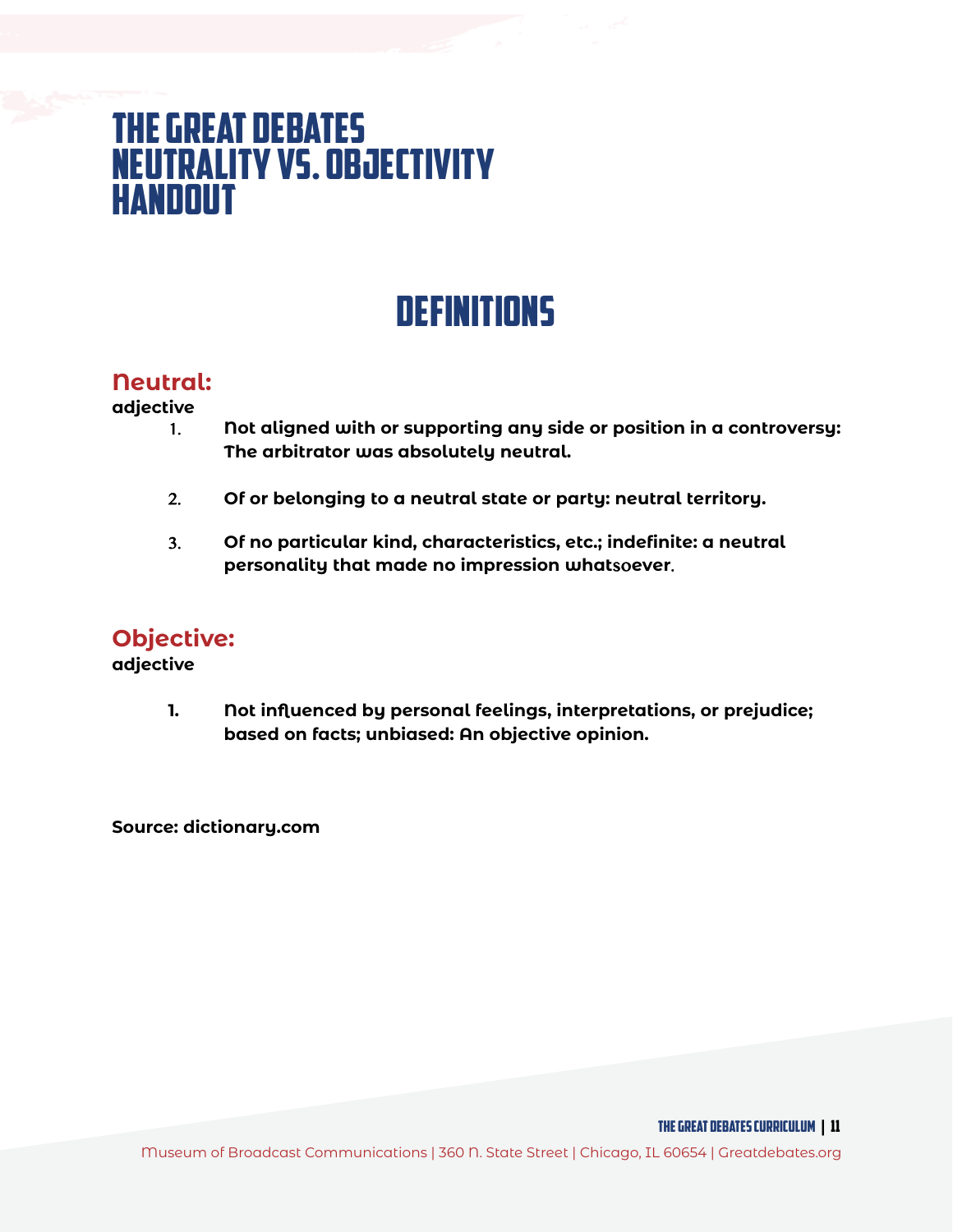### The Great Debates **NEUTRALITY VS. OBJECTIVITY WORKSHEET**

**Name: Class Period:**

## Media bias, objectivity and neutrality

**FIRST WATCH THE FOOTAGE OF CNN, MSNBC AND FOX NEWS' REPORTS ON THE PRESIDENTIAL DEBATE.** 

**1. Who do you think won the debate based on Fox News's reporting? Why do you think this?** 

**2. Who do you think won the debate based on CNN's reporting? Why do you think this?** 

**3. Who do you think won the debate based on MSNBC's reporting? Why do you think this?** 

**Think Pair Share: Talk to your** partner **about your preliminary conclusions about the debates.**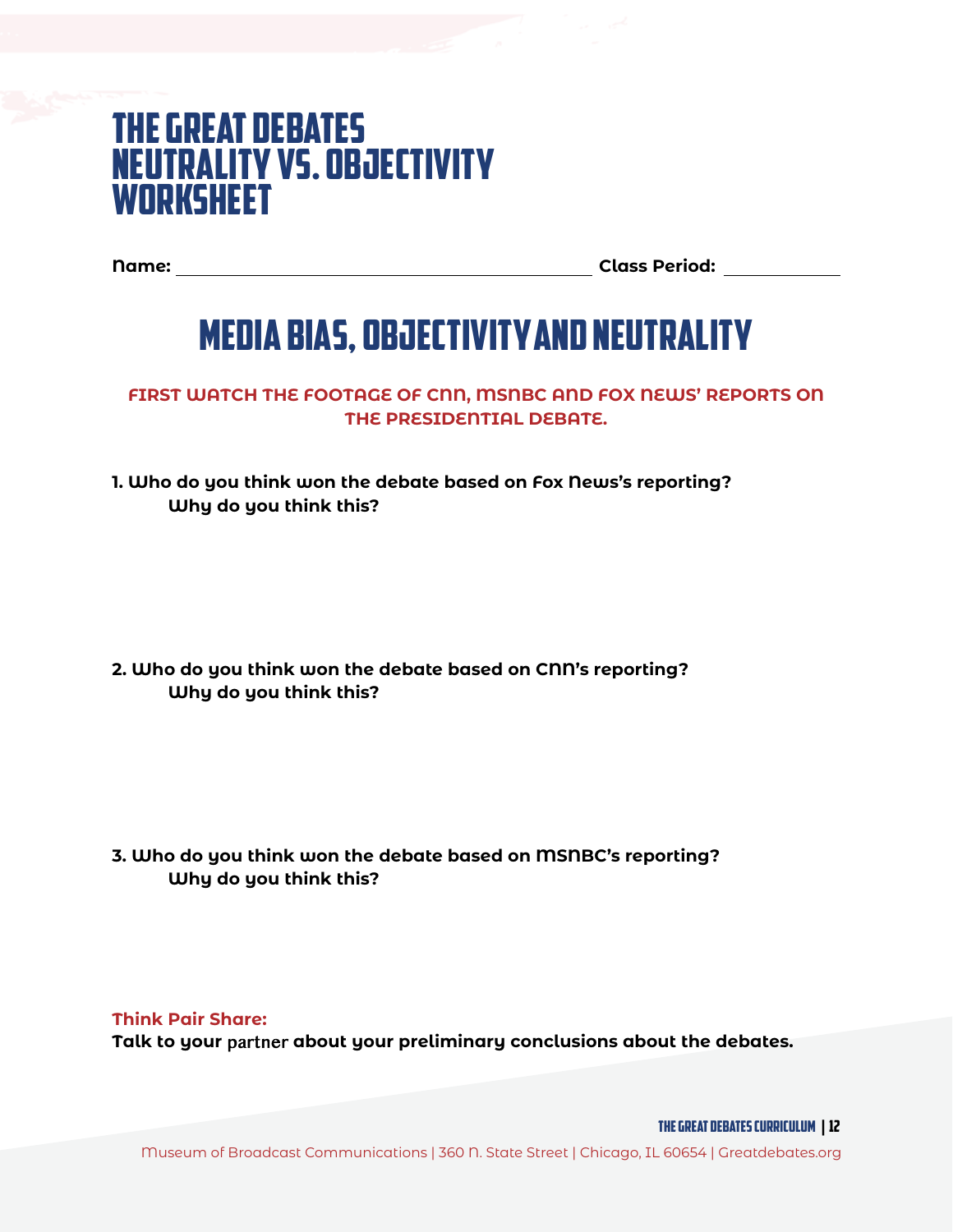### The Great Debates Neutrality vs. Objectivity WORKSHEET — page 2

#### **NOW, WATCH THE ACTUAL DEBATE FOOTAGE**

**4. Based on the debate itself, who do you think won? Explain why you think this.** 

**Think Pair Share: Talk to your** partner **about your thoughts on the debate.** 

#### **PAUSE TO WATCH THE NEWS COVERAGE AGAIN**

**5. Based on the Fox News report, did the newscasters remain objective? Why or why not?** 

**6. Did the Fox News newscasters remain neutral? Why or why not?** 

Museum of Broadcast Communications | 360 N. State Street | Chicago, IL 60654 | Greatdebates.org

THE GREAT DEBATES curriculum | 13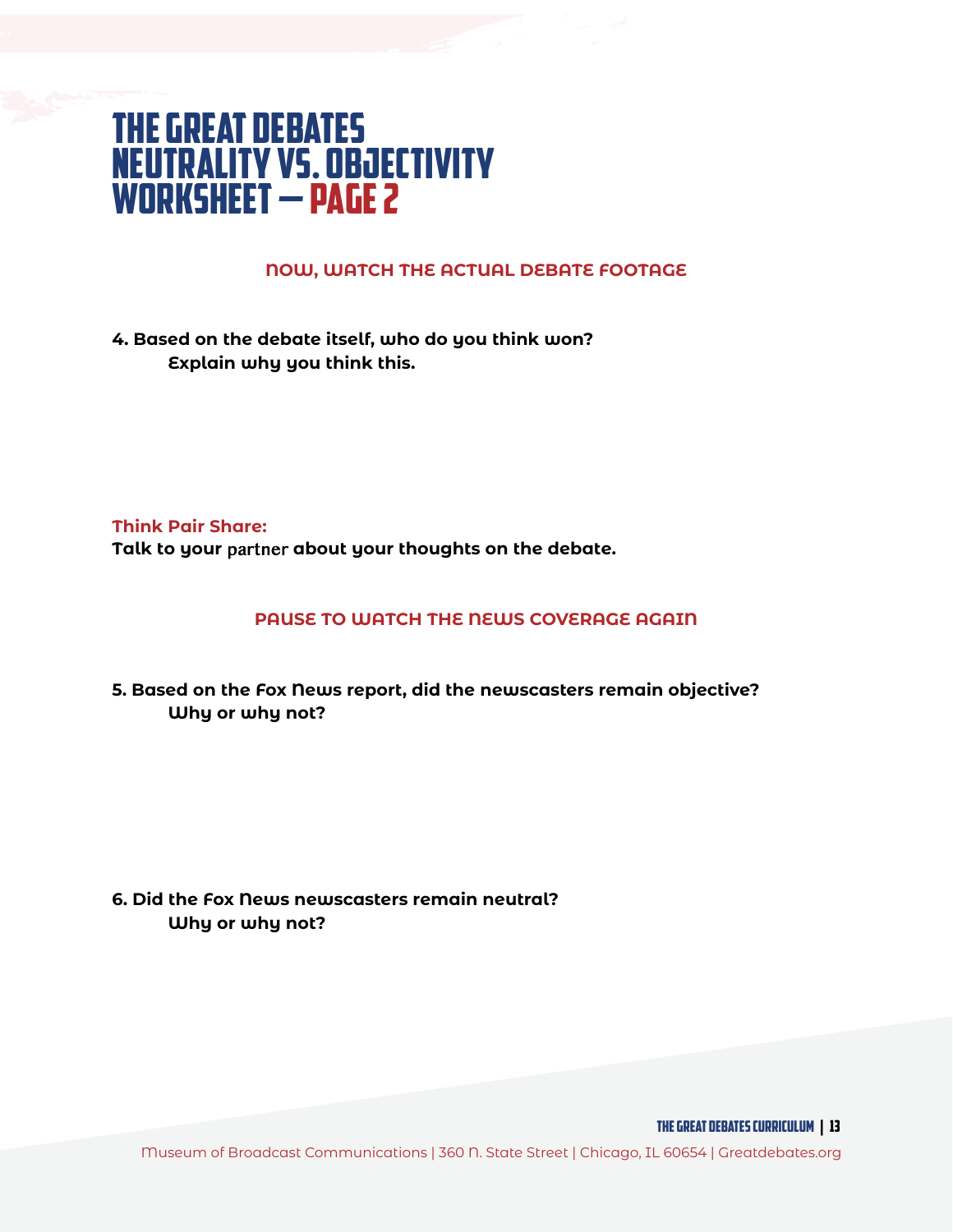### The Great Debates Neutrality vs. Objectivity WORKSHEET — page 3

**7. Based on the CNN** n**ews report, did the newscasters remain objective? Why or why not?** 

**8. Did the CNN newscasters remain neutral? Why or why not?**

**9. Based on the MSNBC** n**ews report, did the newscasters remain objective? Why or why not?** 

**10. Did the MSNBC newscasters remain neutral? Why or why not?**